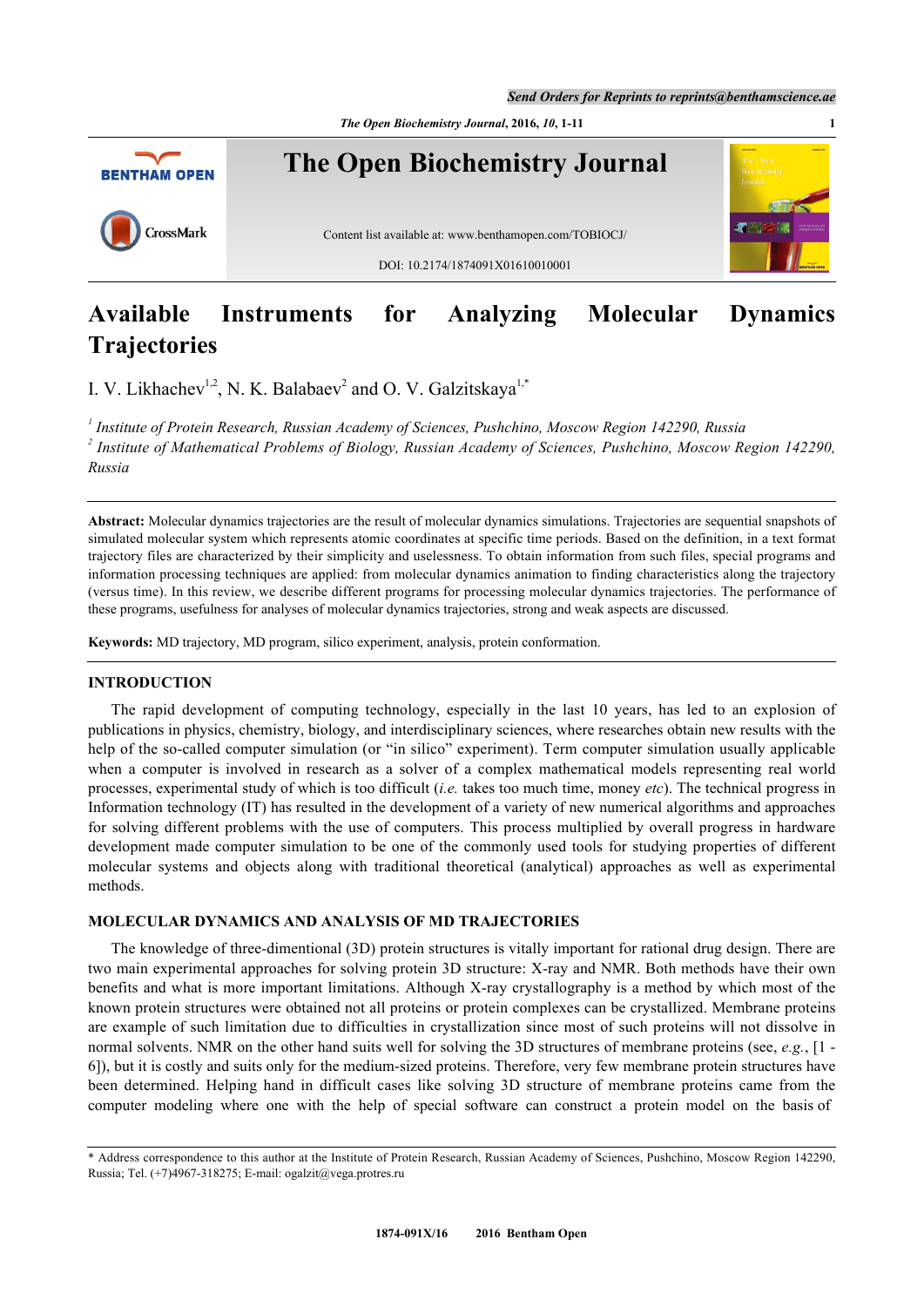homological proteins and watch the dynamic behavior of the modeled system. Such approach was found to be reasonable (see, *e.g.*, [[7](#page-8-2) - [10\]](#page-8-3)) and a comprehensive review [[11\]](#page-8-4)) in drug development. In this review the various approaches for analysis of Molecular Dynamics (MD) trajectories are considered.

Nowadays the method of molecular dynamics became almost mandatory part of theoretical analysis of molecular structures.

Several programs are available for numerical calculations with the MD method, including GROMACS (GROMOS) [\[12](#page-8-5), [13](#page-8-6)], HyperChem [[14](#page-8-7)[, 15](#page-8-8)], CHARMM (CHARMm) [\[16](#page-8-9)], NAMD [\[17](#page-8-10) - [22\]](#page-9-0), and PUMA [\[23,](#page-9-1) [24\]](#page-9-2). Modern programs do cover all the computer classes: personal computers (single-processor and low-power processing calculations), supercomputers (multiprocessor complexes), and calculations accelerated by GPU (massive parallelism algorithms for NVIDIA CUDA [[25\]](#page-9-3)).

All the previously mentioned programs use a Protein Data Bank (PDB) file as the input since it contains information on the 3D structure of the molecular complex. The information on the modeled object can be modified within the program, for example, by adding a solvent (water molecules) or other molecules. Also PDB data itself (atom coordinates) are not enough for molecular dynamic simulation and it needs to be prepared. Simulation programs do compile lists of constantly interacting particles (using the preset force field) and define initial velocities of atoms in accordance with the initial temperature. When preparations are finished simulation can be launched.

The process of simulation of MD is the process of integration of Newton's second law of motion equations. Coordinates of atoms and appropriate values are estimated through fixed time step, an integration step. The outputs of the MD simulations are trajectories representing snapshots of evolution of the system and appropriate values of time, energy (for example van-der-Waals), applied force, temperature of the system *etc*.

# **MOLECULAR DYNAMICS ANALYSIS**

When the time consuming MD simulation is done, the MD analysis program can work fast with the results of the simulation – trajectories of molecular dynamics.

The main purpose of MD simulation is the resultant trajectory of evolution of a studied system. MD simulations can take a lot of time (weeks, months) and thus produce huge amount of data which is then needed to be analyzed. So one can formulate requirements to the MD analysis program:

- qualitative visualization of evolution of studied system;
- fast processing of huge volumes of data;
- different analysis options.

Additional parameters may vary depending on the researcher purposes but all of them depend on the geometry of atomic coordinates. Contact map is the useful characteristic for the studying polymers. Thus, Trajectory Analyzer of Molecular Dynamics (TAMD) allows user to trace evolution of contact map as function of time.

Visualization of evolution of studied system implies using hardware graphics accelerators with the OpenGL or DirectX technology.

Trajectory files can contain a huge amount of frames with data for large macromolecules. Such cases are a difficult task for the program developers since program performance can drop significant. To overcome such situations, some programs copy all trajectory files to the memory. This is very effective for processing, but is not a solution when the file size is comparable to the RAM volume or higher. Some programs, TAMD for example, use a buffer of random access to trajectory files. Approach which scales program performance adequately and is safe when trajectory files are too large.

# **HARDWARE BACKGROUND**

Crucial part which made computer simulations possible is the rapid development of computers hardware. Greatest impact on trajectory analysis software was caused by two reasons. On the one hand, the capacity of the existing storage devices made running of long simulations resulting in gigabytes of data possible. On the other hand, new rendering engines using latest video chipsets made visualization of evolution of a molecular system very informative and convenient for analysis. As concerns the era of popular personal computers, a special contribution to the development of the means of visual analysis of trajectories was made with the advent of individual graphics adapters. In 1981 the IBM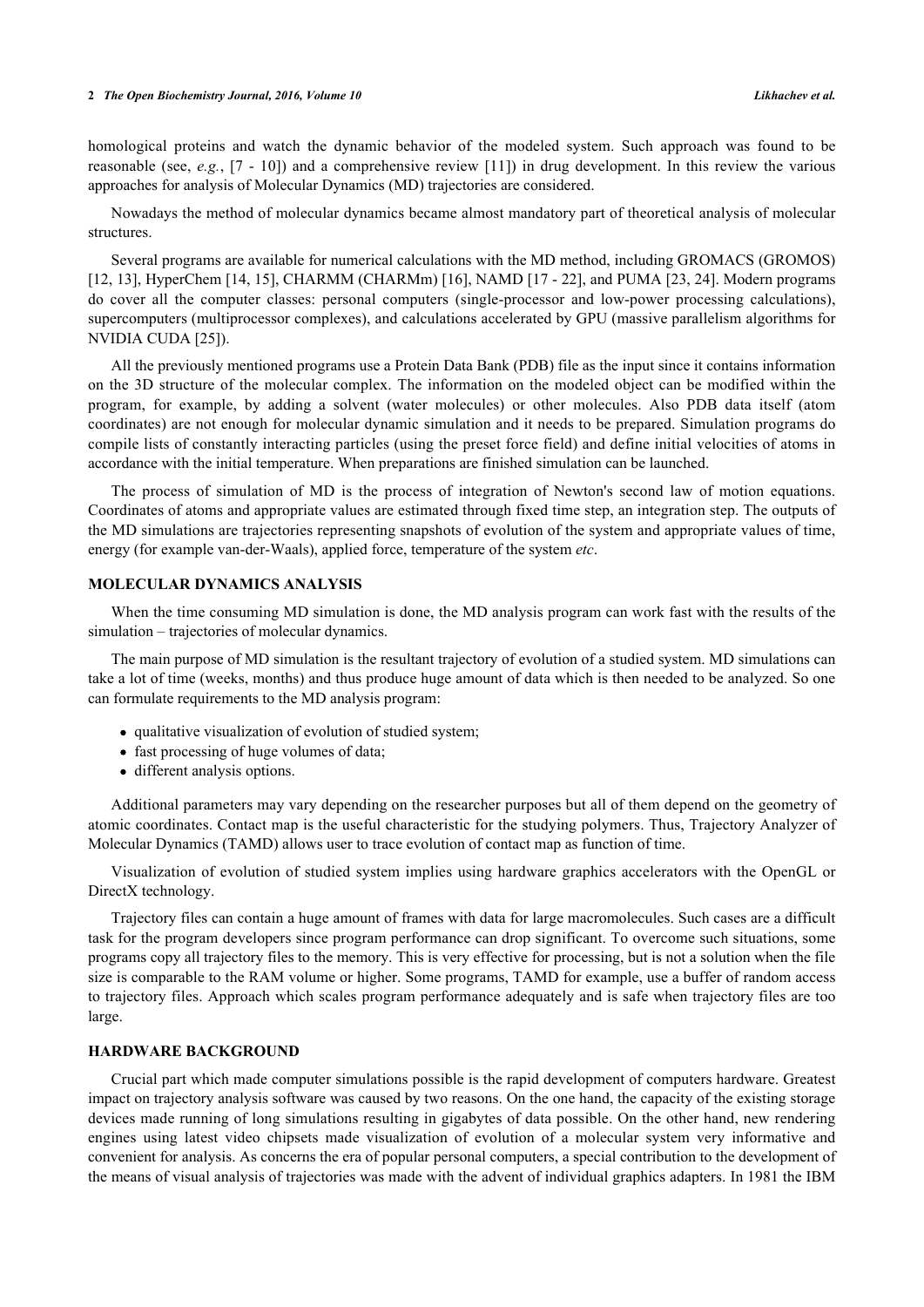Corporation produced the CGA (Color Graphics Adapter) card and also the first array for color displays. In 1987 subsequent to several intermediate models (EGA and MCGA) the same corporation produced a graphics adapter and a similar VGA (Video Graphics Array) that has remained useful almost thirty years later. At intermittent rating of 640480 pixels in the horizontal and vertical directions, respectively, such video graphics arrays are able to display images with a frequency of 60 Hz. This VGA supports 256 colors, each of which can have one of 262144 different magnitudes (6 bits are allotted for the red, green and blue components), the VGA memory being 256 kB. The VGA allows for a reliable image of the dynamics of molecular graphics representation. The next array (SVGA or SuperVGA) was produced in 1991 and is used currently. The producers increased the number of colors to 16 and the resolution to 24 bits, which permitted supporting any frequency of data output. The latter grew persistently in the epoch of CRT displays and dropped drastically to 60-75 Hz with the emergence of LCD displays.

The next step in the development of graphics adapters was the 3D accelerator which is explained first of all by computer games rather than by research needs. At the beginning of the 1990s, the company 3dfx Interactive proposed to use Glide – API for 3D graphics which was based on their own Voodoo Graphics arrays. The images have not become more realistic (they could be estimated with the central processor), but the SVGA was ample. Due to 3D accelerators the process of imaging became fast as a result of which it was possible to rapidly change images creating the effect of animation. Then the generations of graphics adapters can be divided among DirectX and OpenGL versions supported by them and up-to-date API versions actively developed nowadays.

# **PROCEDURE OF MD CALCULATIONS**

In general purpose of MD simulations can be divided into two types according to the researcher needs: (1) analysis of single structures (for example, structures from the Protein Data Bank (pdb files)) and (2) studies of dynamic properties (from molecular dynamics simulations). Term "dynamic property" is used here as a synonym of characteristic along the trajectory or function of time. One should keep in mind that due to large number of parameters and, in general, time-consuming process of simulation focal point of research should be formulated before simulation preparations.

Mostly MD is used to study dynamical behavior of considered system. Before running MD simulation a molecular system should be designed (adding solvent into system, adding and configuring ligands *etc*.). After studied system is prepared one should properly set up initial conditions and only then a MD simulation should be performed.

To the date there are several different software packages exists for running MD. The choice of a package depends on a goal of study and the available resources. We will review several MD packages in the following sections.

# **ANALYSIS OF RESULTS OF MD SIMULATIONS AND DATA PROCESSING**

Ideal software for analysis of MD trajectories must support visualization of trajectories or the so-called molecular animation. Also such software should support hardware acceleration for visualization since rendering of complex scenes may be resource greedy. Another obvious option that should be available for a user is the possibility to orient macromolecules in the 3D space.

In addition to animation of the heat motion of molecular systems, programs for analysis of MD trajectories have a collection of additional functions. The latter varies depending on the makers and cannot be strictly classified. On the one hand, the part of MD simulation packages already contains some tools for analysis of trajectory. On the other hand, a description of the complete set of programs is required for better orientation in analyzing trajectories.

#### **VMD**

VMD (Visual Molecular Dynamics) is a product of the Group of Theoretical Biophysics from the University of Illinois [[26](#page-9-4) - [31](#page-9-5)]. It was developed specially for visualization and analysis of such biological systems as proteins, nucleic acids, and molecular systems on the basis of lipids (for example, components of cell membranes). The program compatible with the PDB format and allows user to use various methods of visualization and coloring molecules. VMD is suitable for animation and analysis of phase trajectories obtained from MD simulation. An attractive peculiarity of the program is that it can be used as a graphics computer system for modeling and can operate on a remote computer. It is integrated with NAMD.

VMD supports a great number of formats of files for biomolecules, able to process huge amount of data and has broad possibilities for visualization and rendering of images and animation [\[32](#page-9-6)].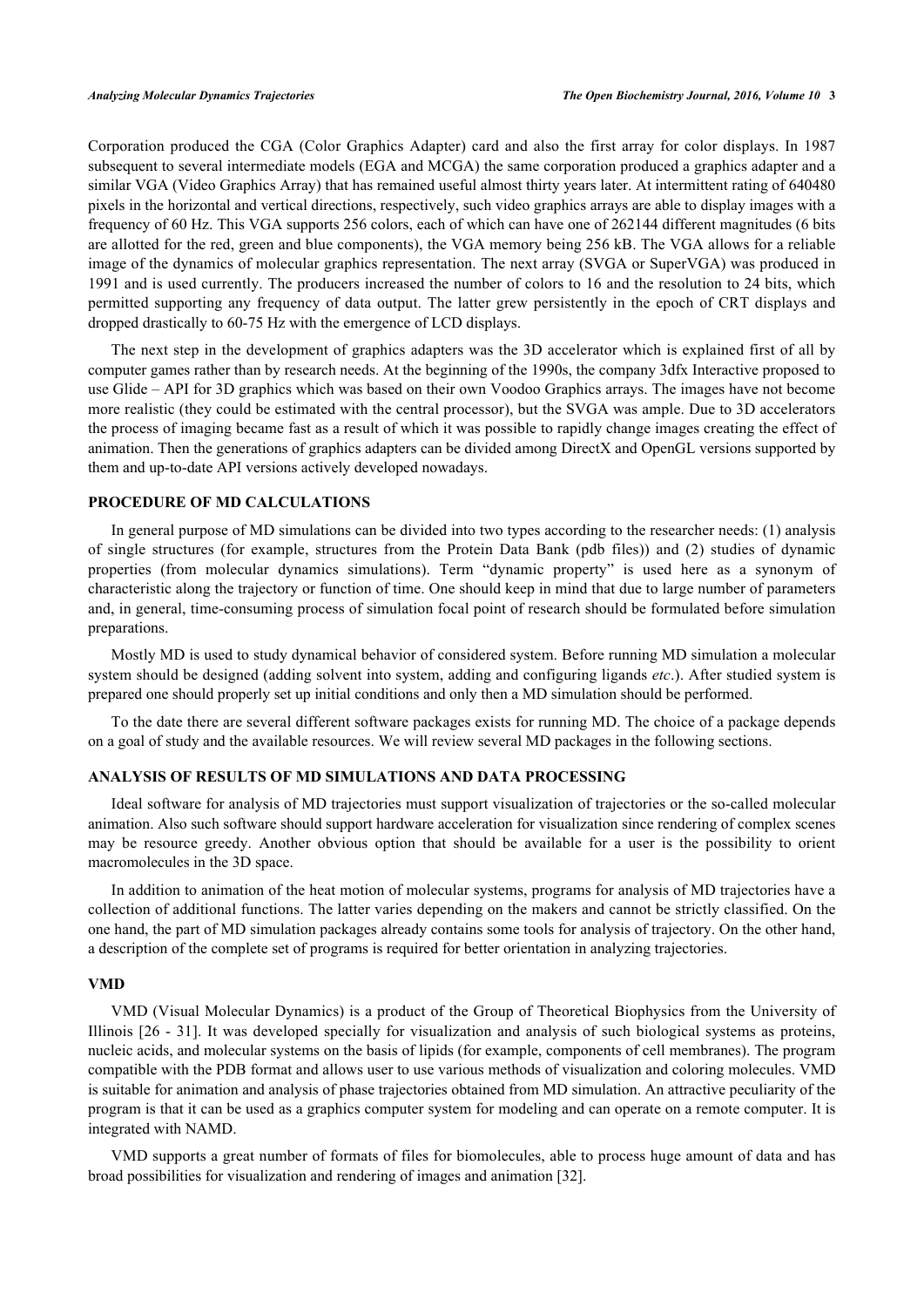Below is the list of additional functions of one of the most known systems for visualization and analysis of molecules as it is positioned by the authors, a team from the University of Illinois and the Beckman Research Institute.

- Visualization and analysis of molecules.
- Fast choice of atoms and amino acid residues.
- Comparison of two structures.
- Support of user's action recording in the scripts.
- Support of the Raster3D format (raster format for obtaining high-quality images).
- Generating Ramachandran plots.
- Support of a variety of types of molecular images.
- Stereoscopic output.
- Command line support.
- Working with arrays and vectors.
- Support of JavaScript.

## **CMView**

Contact maps are a useful approach of representation of structural data helping researcher in determination of structural properties such as domain architecture, secondary structure and contacts between clusters. CMView [[33](#page-9-7)[, 34](#page-9-8)] combines rich possibilities of contact maps analysis with 3D visualization using PyMol. It provides functions for calculation of a contact map from the 3D structure, basic editing, 3D visualization and structural comparison with different methods of alignment. A unique feature of CMView is an interactive refinement of structural alignment based on substructures chosen by the user.

# **WhatIF Project**

This project is developed by a team of researchers under the lead by Prof. Gert Vriend from the Centre for Molecular and Biomolecular Informatics (CMB) [\[35](#page-9-9)]. The project was founded in the University of Groningen in 1989. It is positioned by the authors not only as a computer program, but also as a system of viewpoints because scientists from many countries have contributed to its development. In addition to the program itself (it is of free access for academic users) there are also a number of web-servers processing the molecular data. As a rule, they request input data and send back the result in a time depending on the server loading.

The WhatIf modules are designed for molecular modeling, construction and processing of the obtained data. The basic possibilities of the available program servers are:

- Analysis of tertiary and quaternary protein structures.
- Verification of protein structures upon loading to the PDB.
- Correction of protein structures.
- Visualization of macromolecules and their interactions with water, ions and lipids.
- Interactive editing of macromolecules.
- Analysis of proteins:
	- Recognition of secondary structures;
	- Estimation of torsion angles;
	- Analysis of interatomic contacts;
	- Contacts with DNA and RNA;
	- Analysis of connections.
- Two-dimensional graphics:
	- Plotting of B-factor;
	- Generation of Ramachandran plots.
- Three-dimensional graphics:
	- $\circ$  Generation of hydrogen bonds:
	- Coloring according to B factor.
- Analysis of hydrogen bonds:
	- Compiling a list of hydrogen bonds with DNA/RNA;
	- Addition of missing protons to the structure.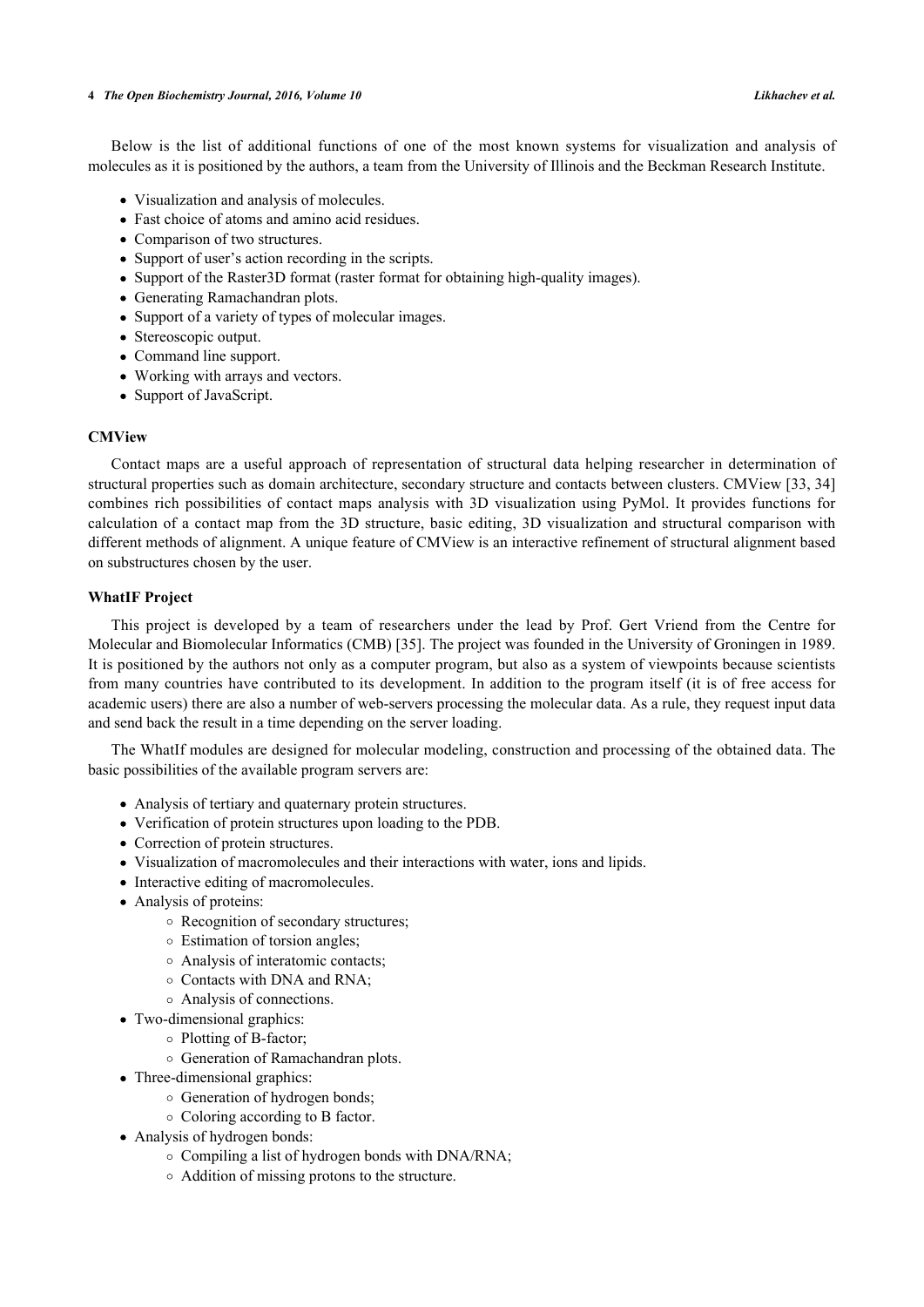- Analysis of interatomic contacts:
	- Verification of the distance between the atoms;
	- Contact maps;
	- Contacts of C-alpha and C-beta atoms.
- Rearrangement of coordinates relative to the center of mass.
- Cysteine analysis.
- Analysis of water molecules:
	- Compiling a list of water molecules interacting with protein.
- List of ions in pdb file.
- Analysis of symmetric structures.

As seen from the above list, the program servers are commonly aimed at making analyses of static structures. Most part of the described programs gets a pdb file upon their loading.

The participants of the project performed several studies using the designed programs [[36](#page-9-10) - [39\]](#page-9-11). The study of 1999 [\[40](#page-9-12)] is of special interest, it describes the program for loading a stereo image to the display although at that time advanced means for loading three-dimensional graphics data just appeared.

# **QuteMol**

This is a program with an open source code for interactive visualization of molecular systems [[41\]](#page-9-13). QuteMol makes use of the available possibilities of current computer graphics including the OpenGL library. The program has a wide number of graphical effects. Visualization methods of QuteMol are aimed at improving data representation and facilitating visual perception of the 3D form and structure of large molecules.

The program is also suitable for simple and quick visualization of pdb files.

# **MoDyp**

This software package with an interactive interface was developed by the Molecular Dynamics Group (Moscow

State University) for MD simulation of the motility of molecular systems using various force field parameters. The kernel component of MoDyp is used as the basis for the program of distributed computing of the MD@home project [\[42](#page-9-14)].

# **TAMD**

This program is a basis for derivation of uncommon characteristics along MD trajectories, which other software lacks due to whatever reason. As a consequence, on the one hand we get a possibility of an easy and fast realization of mathematical algorithms. On the other hand, we can study in detail the behavior of the characteristics dependent on the initial data and parameters, making general conclusions on the processes occurring in chemical and biological systems [\[43](#page-9-15)].

# **Possibilities of TAMD**

- 1. 3D molecular animation of large molecular objects (100 000 atoms) with superstructuring of the output information.
- 2. Work with substructures.
- 3. Calculation of characteristics along the trajectory based on the geometry of system.
- 4. The tools for working with function plots including their statistic processing.
- 5. Calculation of the coefficient of variation of MD.
- 6. Visualizing quasi-harmonic oscillations.
- 7. Interactive plotting of expanded dynamic contact maps for large molecular objects with the supporting CUDA technology.
- 8. Working with extended MD trajectories.
- 9. The tools for trajectories repairing (damaged as a result of system errors)
- 10. The tools for making reports on errors.
- 11. Realization of source algorithms of three types: for one processor, for a multiprocessor system, and for parallel array computers (CUDA).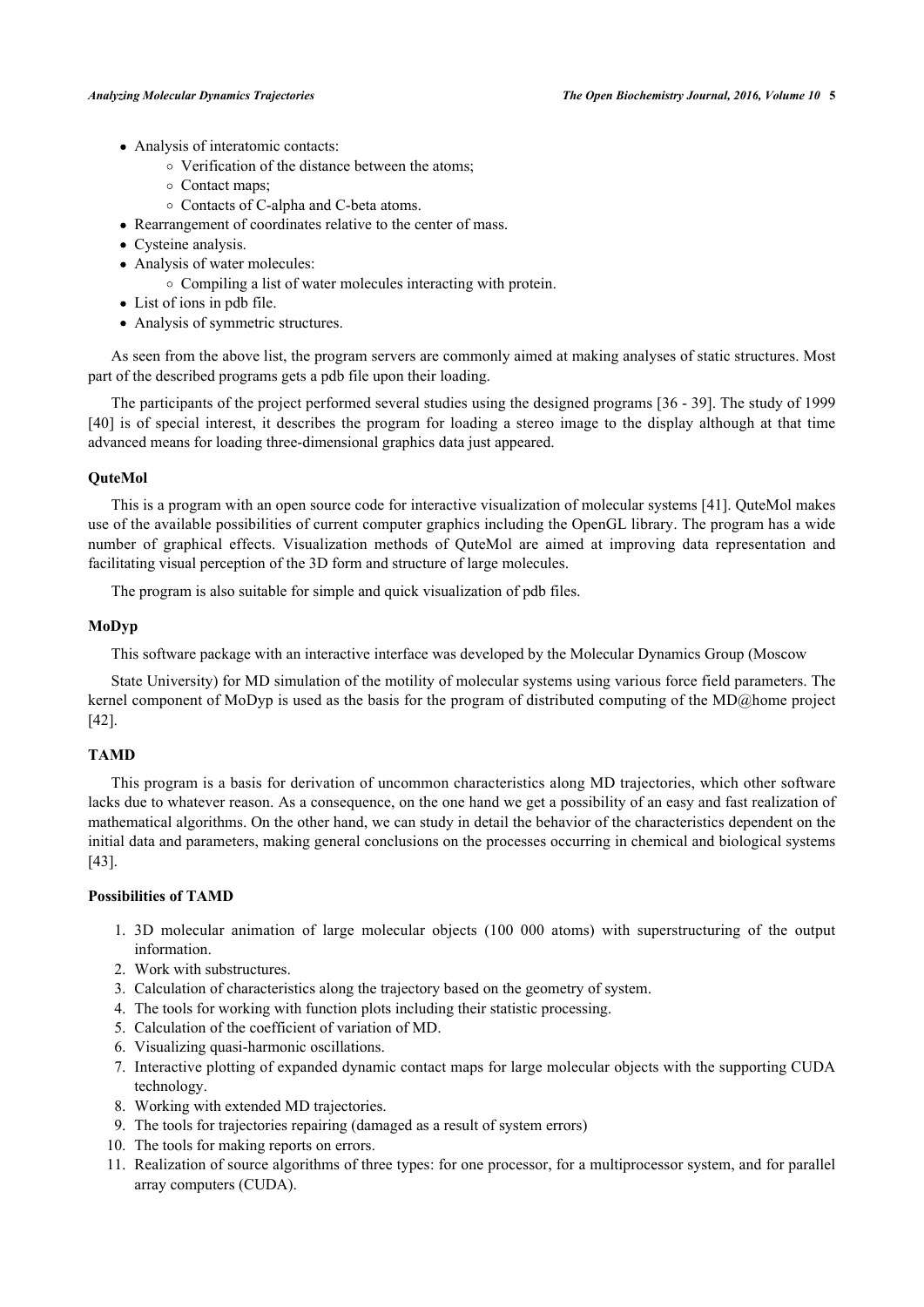12. Script supporting for routine operations automation.

#### **Distributed Computing Projects**

The aim of the project Folding@home [[44](#page-10-0)] is to obtain a more accurate pattern of the pathogenesis of diseases caused by misfolding of proteins. The project allows studying proteins associated with Alzheimer's and Parkinson's diseases, type II diabetes, mad-cow disease and sclerosis. If the reason for misfolding of proteins of one type is disclosed, it will allow the researchers to understand why this occurs with other proteins as well.

The client-server consists of two parts: the shell and the computational kernel.

Most of the computational kernels (GROMACS, DGROMACS) are optimized for extended instructions – SSE, 3DNow!, SSE2, and SSE3.

The calculation programs are available at the following source software.

- Windows 98/ME/2000/XP/2003/Vista/2008:
	- $\circ$  for single processors (the HT technology included);
	- $\circ$  for multi-core processors (SMP);
	- $\circ$  for graphics processors with the ATI adapter.
- Linux (for console only):
	- $\circ$  for single processors (the HT technology included);
	- $\circ$  for multi-core processors (SMP).
- Macintosh Mac OS X  $10.3+/10.4+$ :
	- for multi-core Intel processors (Core2Duo/Core2Quad/Xeon);
	- $\circ$  for PPC processors (G3/G4/G5).
- Playstation 3.

# **DockSearch**

An original DockSearch program[[45,](#page-10-1) [46\]](#page-10-2) for modeling and design has been developed at the Institute of Biomedical Chemistry (Moscow). This program permits realizing procedures of geometrical docking of two molecules and operates with a database of 3D structures of small molecules (low molecular organic compounds).

#### **SPARTAN**

This is a program product [\[47](#page-10-3), [48\]](#page-10-4) for molecular modeling produced by the Wavefunction, Inc [[49](#page-10-5)]. There are SPARTAN versions both for working stations and for personal computers with separate computing modules available in versions for supercomputers (Fujitsu and Cray). Analogous to MoDyp, SPARTAN has an interface for calculations in distributed networks. Molecular mechanics and quantum chemistry methods are among opportunities provided by SPARTAN. Properties calculated with the use of the program package include enthalpy, entropy, free energy, dipole moments, *etc*. An up-to-date graphics interface has been designed for SPARTAN as well as an opportunity to exchange data with other known programs.

In contrast to SPARTAN, TAMD is distributed as a completely free program with an open access program package [\[43](#page-9-15)].

# **Alchemy 2000**

This is a package [[50\]](#page-10-6) for molecular modeling and visualization for personal computers produced by GGA Software Services [\[15](#page-8-8)]. The program has an intuitively clear graphical interface, powerful tools for visualization of structure of studied system and might be used for calculation of energy parameters, search of structural conformations and might be used for running MD simulations. Alchemy 2000 operates not only with protein molecules but with other molecular objects such as polymers and small molecules.

### **NAMD**

This package of programs [\[17](#page-8-10) - [22](#page-9-0)] was developed by the Group of Theoretical Biophysics from the University of Illinois in cooperation with the Beckman Research Institute and is designed for high-performance parallel MD modeling. Unlike SPARTAN and Alchemy 2000, NAMD is distributed free of charge. Users are provided with the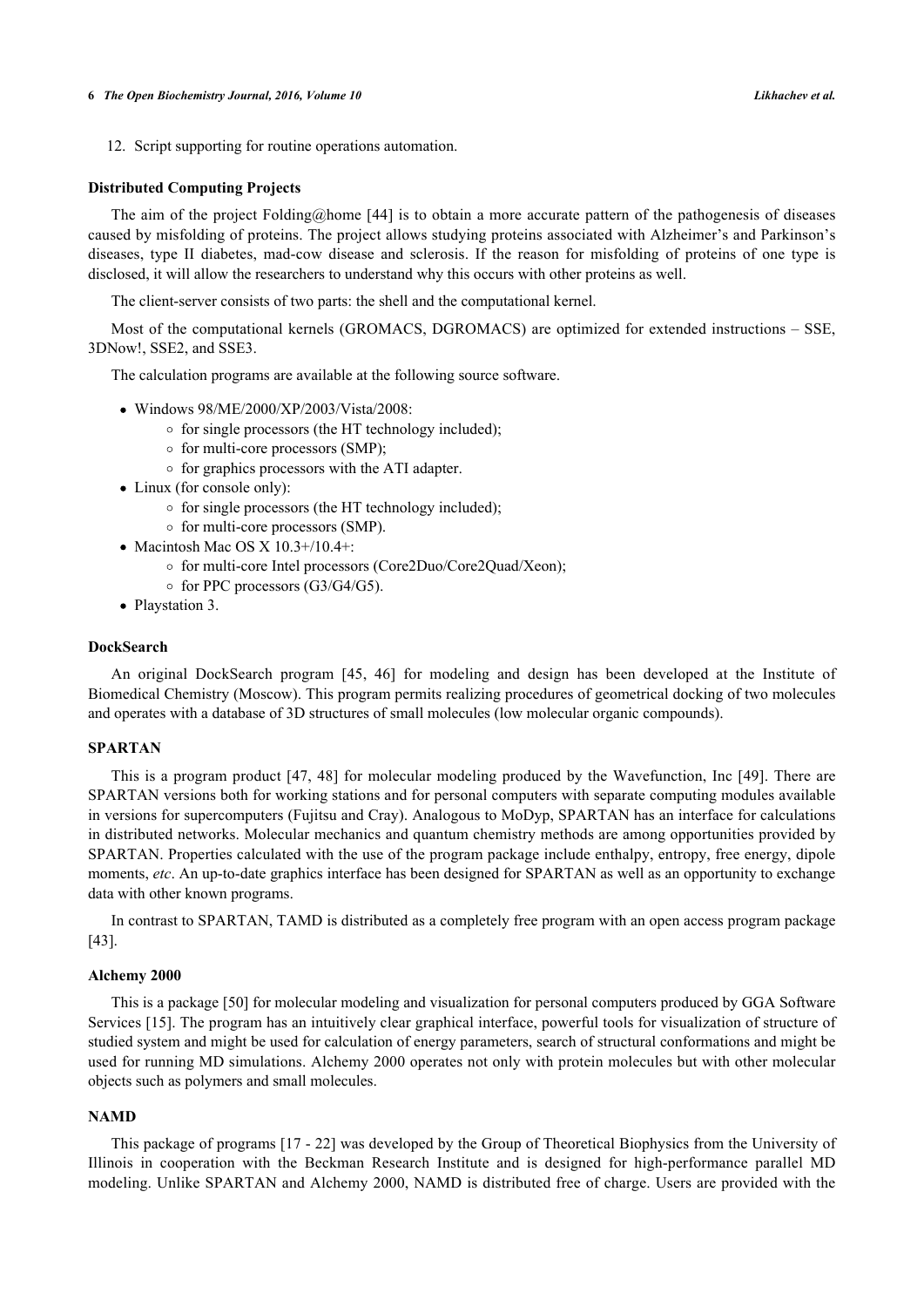source code, documentation and a set of compiled binary files for different parallel source software for calculations. NAMD supports the massively parallel CUDA technology [[25,](#page-9-3) [51\]](#page-10-7).

# **GROMACS**

This is an extremely all-around software for simulation of the dynamics of large molecular systems (from thousands to millions of particles) [\[12](#page-8-5), [13](#page-8-6)]. It was developed by the team of Prof. Herman Berendsen from the Department of Biophysical Chemistry (University of Groningen), and at present GROMACS is being developed further and supported by enthusiasts from different countries. The package is designed for modeling biomolecules (proteins and lipids) with a large number of interacting atoms, but it also provides a high rate of calculations for non-associated interactions. It is believed that GROMACS is one of the fastest tools [[52](#page-10-8) - [54](#page-10-9)]. It operates on the basis of Linux and is distributed free of charge.

Due to its attractiveness, GROMACS has a large amount of additional software tools for designing molecular systems [\[55](#page-10-10)] and for simplifying the programming [[56](#page-10-11) - [58](#page-10-12)].

<span id="page-6-0"></span>

**Fig. (1).** Typical view of a trajectory analyzer. Top-left: tool for working with charts. Bottom-left: 3D molecular cinema. Top-right: tool for subsystem selection. Bottom-right: functions for analysis of trajectories.

# **HyperChem**

The description of programming tools for molecular modeling should be finished with mentioning of HyperChem [\[14](#page-8-7), [15\]](#page-8-8). It is an attractive commercial programming product (with a 30-day trial period) manufactured by the Hypercube Company [[59\]](#page-10-13) and represents a set of tools which use approaches from molecular mechanics, quantum chemistry and molecular dynamics to study different molecular systems. The popularity of this software is explained first of all by a detailed documentation supported by examples that makes this package perfect for studying the principles and practical approaches to molecular modeling [\[60](#page-10-14)].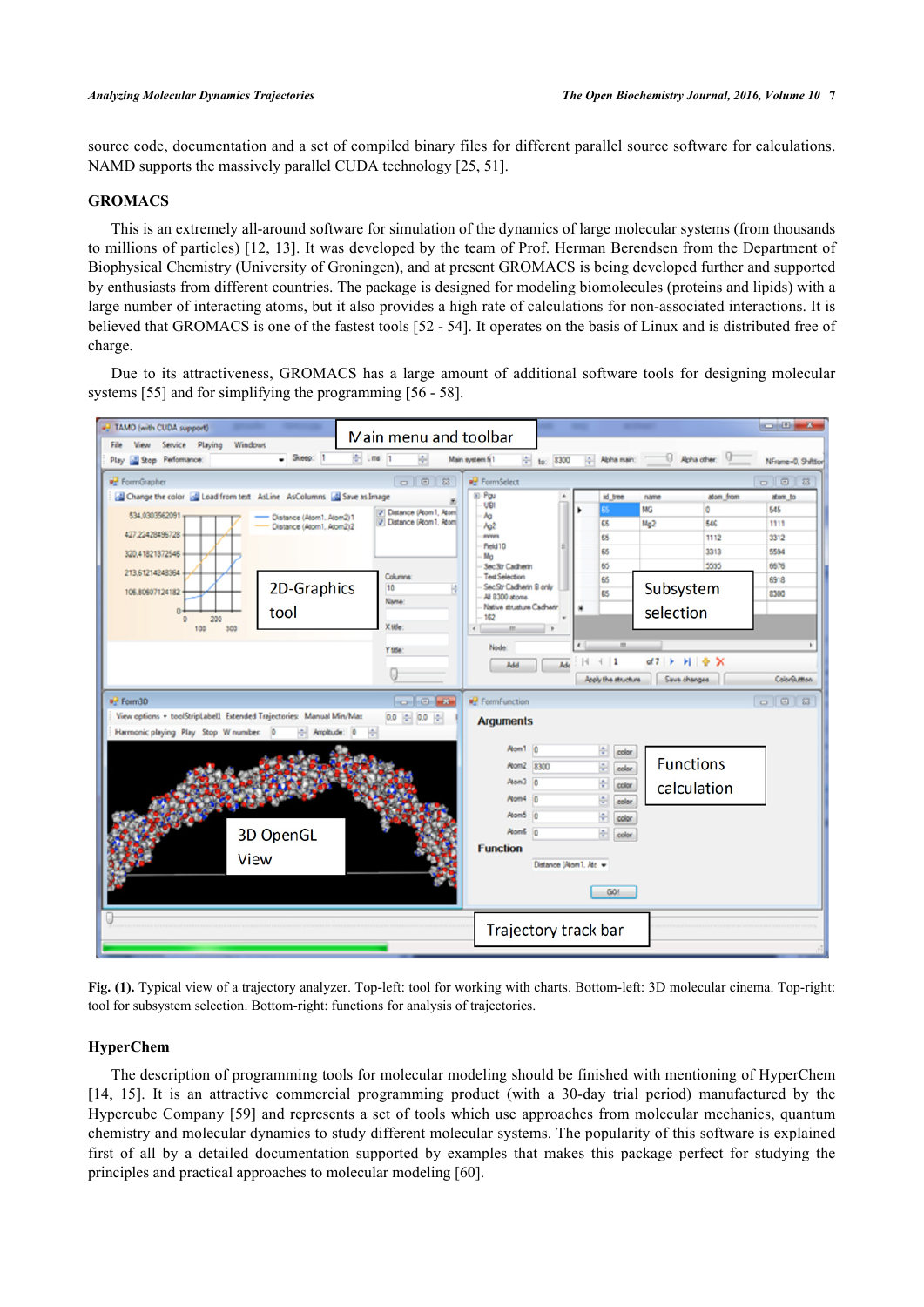However program is rather slow because of absence of multiprocessor support.

The most productive way to use this tool is to use it as an interactive molecular designer. In this context the use of HyperChem for MD plays a secondary role, for example, for minimization of the obtained structure.

In conclusion one can say that universal programs of the "all-in-one" type, such as GROMACS and HyperChem, are successful mainly because of several of their components which are highly demanded. Thus HyperChem can be used to run MD simulation following its visualization, but speed is out of the question. In the case of GROMACS MD calculations are in the first place. Besides it contains a number of tools for analyzing the results. But management of the program is carried out in the command text mode, which makes GROMACS to have a high barrier to entry.

#### **Place of TAMD Among Other Programs**

TAMD is a program for analysis of trajectory solely (see Fig. **[1](#page-6-0)**). To run simulations it is required to launch some other external program able to do MD simulations. At the moment PUMA has been chosen for MD modeling [\[23](#page-9-1), [24\]](#page-9-2). Occasionally it is also required to use other programs (for example HyperChem) for preparing MD structure.

In contrast to CMView, the TAMD program is designed mainly to analyze MD trajectories. TAMD provides an adjustable output of molecular animation (without running external programs such as PyMol [\[61](#page-10-15)]) with a simultaneous rendering of a contact map in dynamics along the trajectory with mapping the user's data.

Unlike WhatIf, TAMD is represented as an interactive program for processing MD trajectories with personal computers having an ability of package processing of the data.

Because of the requirement to estimate the contact map in dynamics in real time, TAMD uses parallelization concept (the CUDA technology [[25](#page-9-3)]) of the NVIDIA Corporation [\[51](#page-10-7)]. The technology renders contact maps with a frequency of several dozens of images per second (for contact maps containing several thousand atoms). It would be incorrect to give more accurate estimate since the rendering rate depends on model of the CPU and GPU as well as on the bus bandwidth used for data transmission.

VMD is a program for analysis of MD trajectories but also it can operate with pdb files. The performance of VMD is higher than that of TAMD with regard to 3D visualization of large systems. VMD has a variety of complex algorithms for analysis of trajectories. TAMD contains numerous algorithms available in an interactive mode for analysis of 3D protein structures on the base of system geometry. VMD downloads the whole trajectories with different formats to the operation memory while TAMD puts forward a random access buffer to the trajectory.

In addition, TAMD is aimed at analysis of the dynamics of macromolecule system. Sophisticated characteristics existing in other programs (such as contact maps) are also implemented in other software products. Moreover, the algorithm of their operation can be easily described having minimum knowledge on any programming language. The unique attribute of TAMD is that it provides dynamic interactive operations with complex characteristics.

In this case the word "dynamic" is used as a synonym of "characteristic along the trajectory or function of time". Interactivity is a property of programs to rapidly respond to the user's requirement. As concerns TAMD, it is an opportunity to easily rearrange characteristics depending on the input parameters.

Let us focus our attention of the client-server architecture of the program. TAMD is not a program of molecular dynamics modeling that requires vast calculation resources during the long time. Nonetheless, the client-server mode can be organized as a TAMD client and SQL server (for example, MySQL or Microsoft SQL Server), which would be responsible for data storage.

In spite of the accuracy of a standard approach, it is noted that in the process of working with the research system there appear additional problems that could not be expected before the performance of base experiments, *i.e.* numerical experiments. The "problem-study-resolution" is substituted by the "problem-study-{question-study}-resolution". It was just for an opportunity to pose problems and solve them directly in the course of the study itself that a class of programs for analysis of MD trajectories was developed. Moreover, a present-day researcher requires a complete program set for a fast interactive analysis of molecular data. The latter is satisfied by the TAMD program.

# **CONFLICT OF INTEREST**

The authors confirm that this article content has no conflict of interest.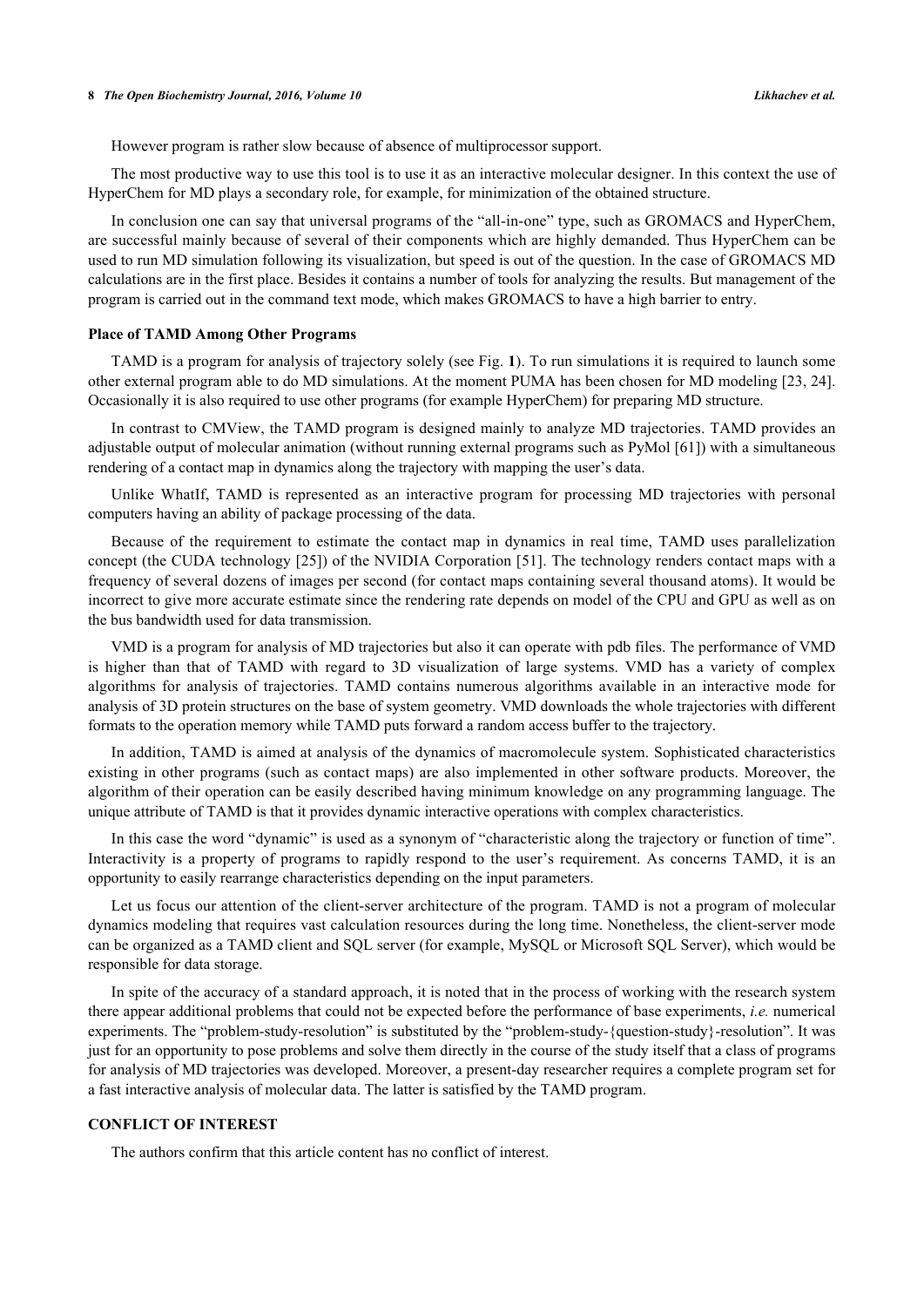# **ACKNOWLEDGEMENTS**

We are grateful to T.B. Kuvshinkina, A.V. Glyakina and N.V. Dovidchenko for assistance in preparation of the paper. This work was funded in part by the Russian Science Foundation (grant number 14-14-0536) for OVG, the programs "Molecular and Cellular Biology" (01201353567) for IVL, and grant MES RK Grant 2835/GF3 of the Ministry of Education and Science of the Republic of Kazakhstan for NKB and OVG.

#### **REFERENCES**

- <span id="page-8-0"></span>[1] Schnell, J.R.; Chou, J.J. Structure and mechanism of the M2 proton channel of influenza A virus. *Nature,* **2008**, *451*(7178), 591-595. [\[http://dx.doi.org/10.1038/nature06531\]](http://dx.doi.org/10.1038/nature06531) [PMID: [18235503](http://www.ncbi.nlm.nih.gov/pubmed/18235503)]
- [2] Berardi, M.J.; Shih, W.M.; Harrison, S.C.; Chou, J.J. Mitochondrial uncoupling protein 2 structure determined by NMR molecular fragment searching. *Nature,* **2011**, *476*(7358), 109-113. [\[http://dx.doi.org/10.1038/nature10257\]](http://dx.doi.org/10.1038/nature10257) [PMID: [21785437](http://www.ncbi.nlm.nih.gov/pubmed/21785437)]
- [3] OuYang, B.; Xie, S.; Berardi, M.J.; Zhao, X.; Dev, J.; Yu, W.; Sun, B.; Chou, J.J. Unusual architecture of the p7 channel from hepatitis C virus. *Nature,* **2013**, *498*(7455), 521-525. [\[http://dx.doi.org/10.1038/nature12283\]](http://dx.doi.org/10.1038/nature12283) [PMID: [23739335](http://www.ncbi.nlm.nih.gov/pubmed/23739335)]
- [4] Call, M.E.; Schnell, J.R.; Xu, C.; Lutz, R.A.; Chou, J.J.; Wucherpfennig, K.W. The structure of the zetazeta transmembrane dimer reveals features essential for its assembly with the T cell receptor. *Cell,* **2006**, *127*(2), 355-368. [\[http://dx.doi.org/10.1016/j.cell.2006.08.044\]](http://dx.doi.org/10.1016/j.cell.2006.08.044) [PMID: [17055436](http://www.ncbi.nlm.nih.gov/pubmed/17055436)]
- [5] Wang, J.; Pielak, R.M.; McClintock, M.A.; Chou, J.J. Solution structure and functional analysis of the influenza B proton channel. *Nat. Struct. Mol. Biol.,* **2009**, *16*(12), 1267-1271. [\[http://dx.doi.org/10.1038/nsmb.1707](http://dx.doi.org/10.1038/nsmb.1707)] [PMID: [19898475\]](http://www.ncbi.nlm.nih.gov/pubmed/19898475)
- <span id="page-8-1"></span>[6] Call, M.E.; Wucherpfennig, K.W.; Chou, J.J. The structural basis for intramembrane assembly of an activating immunoreceptor complex. *Nat. Immunol.,* **2010**, *11*(11), 1023-1029. [\[http://dx.doi.org/10.1038/ni.1943](http://dx.doi.org/10.1038/ni.1943)] [PMID: [20890284\]](http://www.ncbi.nlm.nih.gov/pubmed/20890284)
- <span id="page-8-2"></span>[7] Chou, K.C.; Jones, D.; Heinrikson, R.L. Prediction of the tertiary structure and substrate binding site of caspase-8. *FEBS Lett.,* **1997**, *419*(1), 49-54. [\[http://dx.doi.org/10.1016/S0014-5793\(97\)01246-5\]](http://dx.doi.org/10.1016/S0014-5793(97)01246-5) [PMID: [9426218](http://www.ncbi.nlm.nih.gov/pubmed/9426218)]
- [8] Chou, K.C.; Tomasselli, A.G.; Heinrikson, R.L. Prediction of the tertiary structure of a caspase-9/inhibitor complex. *FEBS Lett.,* **2000**, *470*(3), 249-256. [\[http://dx.doi.org/10.1016/S0014-5793\(00\)01333-8\]](http://dx.doi.org/10.1016/S0014-5793(00)01333-8) [PMID: [10745077](http://www.ncbi.nlm.nih.gov/pubmed/10745077)]
- [9] Chou, K.C. Coupling interaction between thromboxane A2 receptor and alpha-13 subunit of guanine nucleotide-binding protein. *J. Proteome Res.,* **2005**, *4*(5), 1681-1686. [\[http://dx.doi.org/10.1021/pr050145a](http://dx.doi.org/10.1021/pr050145a)] [PMID: [16212421\]](http://www.ncbi.nlm.nih.gov/pubmed/16212421)
- <span id="page-8-3"></span>[10] Wang, S.Q.; Du, Q.S.; Huang, R.B.; Zhang, D.W.; Chou, K.C. Insights from investigating the interaction of oseltamivir (Tamiflu) with neuraminidase of the 2009 H1N1 swine flu virus. *Biochem. Biophys. Res. Commun.,* **2009**, *386*(3), 432-436. [\[http://dx.doi.org/10.1016/j.bbrc.2009.06.016](http://dx.doi.org/10.1016/j.bbrc.2009.06.016)] [PMID: [19523442\]](http://www.ncbi.nlm.nih.gov/pubmed/19523442)
- <span id="page-8-4"></span>[11] Chou, K.C. Structural bioinformatics and its impact to biomedical science. *Curr. Med. Chem.,* **2004**, *11*(16), 2105-2134. [\[http://dx.doi.org/10.2174/0929867043364667\]](http://dx.doi.org/10.2174/0929867043364667) [PMID: [15279552](http://www.ncbi.nlm.nih.gov/pubmed/15279552)]
- <span id="page-8-5"></span>[12] Pronk, S.; Páll, S.; Schulz, R.; Larsson, P.; Bjelkmar, P.; Apostolov, R.; Shirts, M.R.; Smith, J.C.; Kasson, P.M.; van der Spoel, D.; Hess, B.; Lindahl, E. GROMACS 4.5: a high-throughput and highly parallel open source molecular simulation toolkit. *Bioinformatics,* **2013**, *29*(7), 845-854. [\[http://dx.doi.org/10.1093/bioinformatics/btt055](http://dx.doi.org/10.1093/bioinformatics/btt055)] [PMID: [23407358\]](http://www.ncbi.nlm.nih.gov/pubmed/23407358)
- <span id="page-8-6"></span>[13] Van Der Spoel, D.; Lindahl, E.; Hess, B.; Groenhof, G.; Mark, A.E.; Berendsen, H.J. GROMACS: fast, flexible, and free. *J. Comput. Chem.,* **2005**, *26*(16), 1701-1718. [\[http://dx.doi.org/10.1002/jcc.20291](http://dx.doi.org/10.1002/jcc.20291)] [PMID: [16211538\]](http://www.ncbi.nlm.nih.gov/pubmed/16211538)
- <span id="page-8-7"></span>[14] Froimowitz, M. HyperChem: a software package for computational chemistry and molecular modeling. *Biotechniques,* **1993**, *14*(6), 1010-1013. [PMID: [8333944\]](http://www.ncbi.nlm.nih.gov/pubmed/8333944)
- <span id="page-8-8"></span>[15] HyperChem. *Hypercube, Inc,* [cited 2014 oct 01]. Available from: <http://www.hyper.com/?tabid=360>
- <span id="page-8-9"></span>[16] *Charmm,* Available form: <http://www.charmm.org/> [Accessed April 15, 2014].
- <span id="page-8-10"></span>[17] *NAMD project on PPL group site. PPL; c1996-2014,* [cited 2014 Oct 01]. Available from:<http://charm.cs.uiuc.edu/research/moldyn/> [Accessed April 15, 2014].
- [18] *NAMD Project on TCB Group Site.,* [cited 2014 Oct 01]. Available from: <http://www.ks.uiuc.edu/Research/namd/> [Accessed April 15, 2014].
- [19] Tanner, D.E.; Chan, K.Y.; Phillips, J.C.; Schulten, K. Parallel generalized born implicit solvent calculations with NAMD. *J. Chem. Theory Comput.,* **2011**, *7*(11), 3635-3642. [\[http://dx.doi.org/10.1021/ct200563j\]](http://dx.doi.org/10.1021/ct200563j) [PMID: [22121340](http://www.ncbi.nlm.nih.gov/pubmed/22121340)]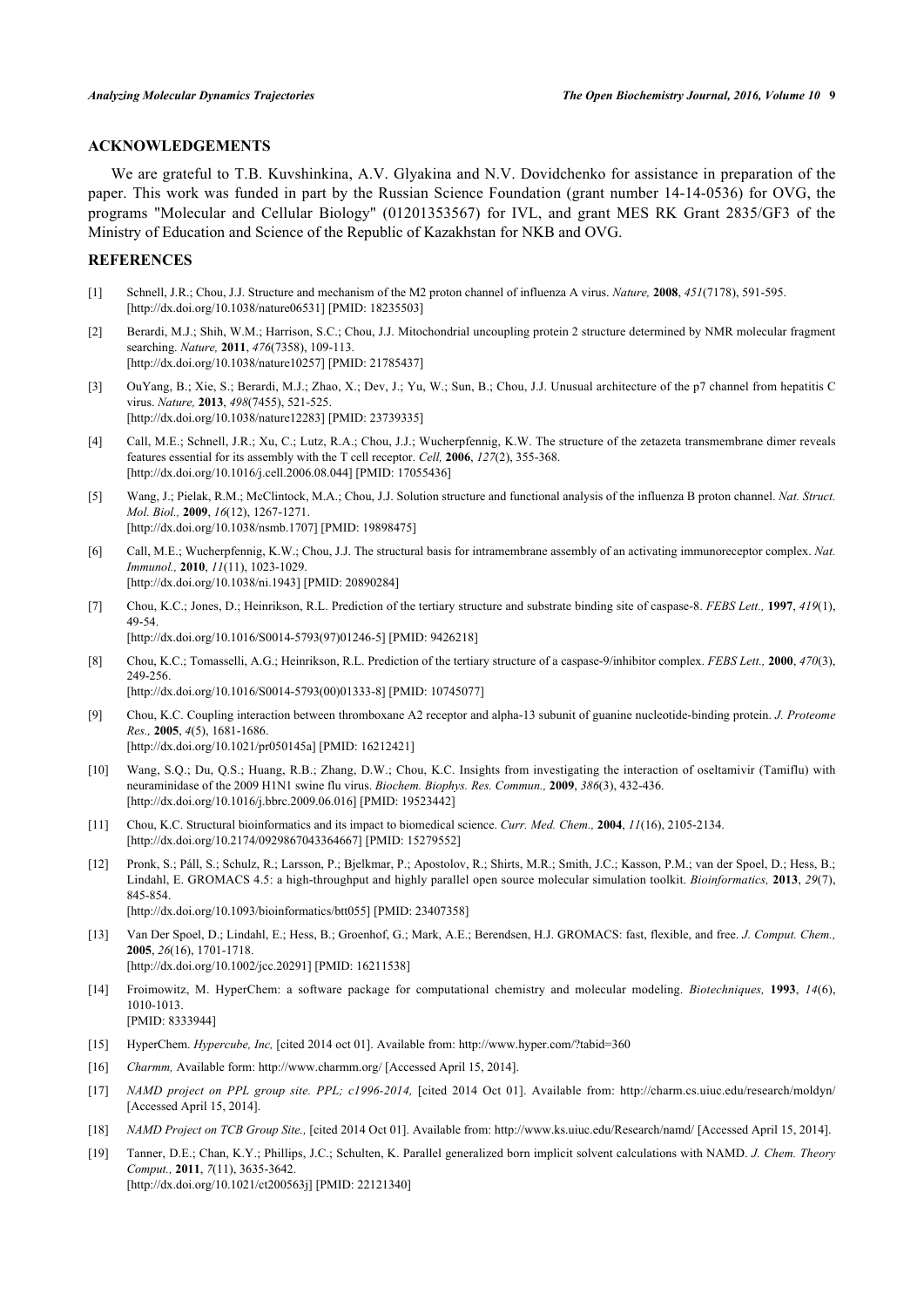- [20] Wang, Y.; Harrison, C.B.; Schulten, K.; McCammon, J.A. Implementation of accelerated molecular dynamics in NAMD. *Comput. Sci. Discov.,* **2011**, *4*(1), 015002. [\[http://dx.doi.org/10.1088/1749-4699/4/1/015002](http://dx.doi.org/10.1088/1749-4699/4/1/015002)] [PMID: [21686063\]](http://www.ncbi.nlm.nih.gov/pubmed/21686063)
- [21] Jiang, W.; Hardy, D.J.; Phillips, J.C.; Mackerell, A.D., Jr; Schulten, K.; Roux, B. High-performance scalable molecular dynamics simulations of a polarizable force field based on classical Drude oscillators in NAMD. *J. Phys. Chem. Lett.,* **2011**, *2*(2), 87-92. [\[http://dx.doi.org/10.1021/jz101461d\]](http://dx.doi.org/10.1021/jz101461d) [PMID: [21572567](http://www.ncbi.nlm.nih.gov/pubmed/21572567)]
- <span id="page-9-0"></span>[22] Phillips, J.C.; Braun, R.; Wang, W.; Gumbart, J.; Tajkhorshid, E.; Villa, E.; Chipot, C.; Skeel, R.D.; Kalé, L.; Schulten, K. Scalable molecular dynamics with NAMD. *J. Comput. Chem.,* **2005**, *26*(16), 1781-1802. [\[http://dx.doi.org/10.1002/jcc.20289](http://dx.doi.org/10.1002/jcc.20289)] [PMID: [16222654\]](http://www.ncbi.nlm.nih.gov/pubmed/16222654)
- <span id="page-9-1"></span>[23] Lemak, A.S.; Balabaev, N.K. Molecular dynamics simulation of a polymer chain in solution by collisional dynamics method. *J. Comput. Chem.,* **1996**, *17*, 1685-1695. [\[http://dx.doi.org/10.1002/\(SICI\)1096-987X\(19961130\)17:15<1685::AID-JCC1>3.0.CO;2-L](http://dx.doi.org/10.1002/(SICI)1096-987X(19961130)17:15<1685::AID-JCC1>3.0.CO;2-L)]
- <span id="page-9-2"></span>[24] Lemak, A.S.; Balabaev, N.K. A comparison between collisional dynamics and Brownian dynamics. *Mol. Simul.,* **1995**, *15*, 223-231. [\[http://dx.doi.org/10.1080/08927029508022336\]](http://dx.doi.org/10.1080/08927029508022336)
- <span id="page-9-3"></span>[25] *NVIDIA CUDA Zone. NVIDIA Corporation; c2015,* [cited 2014 Oct 01]. Available from: <https://developer.nvidia.com/cuda-zone> [Accessed April 15, 2014], **2015**.
- <span id="page-9-4"></span>[26] *VMD,* [cited 2013 Oct 01]. Available from:<http://www.ks.uiuc.edu/Research/vmd/> [Accessed April 15, 2014].
- [27] Humphrey, W.; Dalke, A.; Schulten, K. VMD: visual molecular dynamics. *J. Mol. Graph.,* **1996**, *14*(1), 33-38, 27-28. [\[http://dx.doi.org/10.1016/0263-7855\(96\)00018-5](http://dx.doi.org/10.1016/0263-7855(96)00018-5)] [PMID: [8744570](http://www.ncbi.nlm.nih.gov/pubmed/8744570)]
- [28] Hsin, J.; Arkhipov, A.; Yin, Y.; Stone, J.; Schulten, K. Using VMD –an introductory tutorial. *Curr. Protoc. Bioinform.,* **2008**. 5, Unit 5.7 [\[http://dx.doi.org/10.1002/0471250953.bi0507s24](http://dx.doi.org/10.1002/0471250953.bi0507s24)]
- [29] Stone, J.E.; Isralewitz, B.; Schulten, K. Early experiences scaling VMD molecular visualization and analysis jobs on blue waters. In: *Extreme Scaling Workshop (XSW)*; IEEE: Boulder, CO, **2013**; pp. 43-50. [\[http://dx.doi.org/10.1109/XSW.2013.10\]](http://dx.doi.org/10.1109/XSW.2013.10)
- [30] Knapp, B.; Lederer, N.; Omasits, U.; Schreiner, W. vmdICE: a plug-in for rapid evaluation of molecular dynamics simulations using VMD. *J. Comput. Chem.,* **2010**, *31*(16), 2868-2873. [PMID: [20928849\]](http://www.ncbi.nlm.nih.gov/pubmed/20928849)
- <span id="page-9-5"></span>[31] Falsafi-Zadeh, S.; Karimi, Z.; Galehdari, H. VMD DisRg: New user-friendly implement for calculation distance and radius of gyration in VMD program. *Bioinformation,* **2012**, *8*(7), 341-343. [\[http://dx.doi.org/10.6026/97320630008341\]](http://dx.doi.org/10.6026/97320630008341) [PMID: [22553393](http://www.ncbi.nlm.nih.gov/pubmed/22553393)]
- <span id="page-9-6"></span>[32] Cross, S.; Kuttel, M.M.; Stone, J.E.; Gain, J.E. Visualisation of cyclic and multi-branched molecules with VMD. *J. Mol. Graph. Model.,* **2009**, *28*(2), 131-139. [\[http://dx.doi.org/10.1016/j.jmgm.2009.04.010\]](http://dx.doi.org/10.1016/j.jmgm.2009.04.010) [PMID: [19473861](http://www.ncbi.nlm.nih.gov/pubmed/19473861)]
- <span id="page-9-7"></span>[33] *CMView,* [cited 2014 Oct 01]. Available from:<http://www.bioinformatics.org/cmview/>[Accessed April 15, 2014].
- <span id="page-9-8"></span>[34] Vehlow, C.; Stehr, H.; Winkelmann, M.; Duarte, J.M.; Petzold, L.; Dinse, J.; Lappe, M. CMView: interactive contact map visualization and analysis. *Bioinformatics,* **2011**, *27*(11), 1573-1574. [\[http://dx.doi.org/10.1093/bioinformatics/btr163\]](http://dx.doi.org/10.1093/bioinformatics/btr163) [PMID: [21471016](http://www.ncbi.nlm.nih.gov/pubmed/21471016)]
- <span id="page-9-9"></span>[35] Vriend, G. WHAT IF: a molecular modeling and drug design program. *J. Mol. Graph.,* **1990**, *8*(1), 52-56, 29. [\[http://dx.doi.org/10.1016/0263-7855\(90\)80070-V](http://dx.doi.org/10.1016/0263-7855(90)80070-V)] [PMID: [2268628\]](http://www.ncbi.nlm.nih.gov/pubmed/2268628)
- <span id="page-9-10"></span>[36] Venselaar, H.; Te Beek, T.A.; Kuipers, R.K.; Hekkelman, M.L.; Vriend, G. Protein structure analysis of mutations causing inheritable diseases. An e-Science approach with life scientist friendly interfaces. *BMC Bioinform,* **2010**, *11*, 548. [\[http://dx.doi.org/10.1186/1471-2105-11-548\]](http://dx.doi.org/10.1186/1471-2105-11-548) [PMID: [21059217](http://www.ncbi.nlm.nih.gov/pubmed/21059217)]
- [37] Hekkelman, M.L.; Te Beek, T.A.; Pettifer, S.R.; Thorne, D.; Attwood, T.K.; Vriend, G. WIWS: a protein structure bioinformatics Web service collection. *Nucleic Acids Res.,* **2010**, *38*(Web Server issue), W719-23. [PMID: [20501602\]](http://www.ncbi.nlm.nih.gov/pubmed/20501602)
- [38] Rodriguez, R.; Chinea, G.; Lopez, N.; Vriend, G. Full window stereo. *J. Mol. Graph. Model.,* **1999**, *17*(5-6), 310-314, 333. [\[http://dx.doi.org/10.1016/S1093-3263\(99\)00038-8\]](http://dx.doi.org/10.1016/S1093-3263(99)00038-8) [PMID: [10840690](http://www.ncbi.nlm.nih.gov/pubmed/10840690)]
- <span id="page-9-11"></span>[39] Vriend, G.; Sander, C. Detection of common three-dimensional substructures in proteins. *Proteins,* **1991**, *11*(1), 52-58. [\[http://dx.doi.org/10.1002/prot.340110107\]](http://dx.doi.org/10.1002/prot.340110107) [PMID: [1660134](http://www.ncbi.nlm.nih.gov/pubmed/1660134)]
- <span id="page-9-12"></span>[40] Rodriguez, R.; Chinea, G.; Lopez, N.; Vriend, G. Full window stereo. *J. Mol. Graph. Model.,* **1999**, *17*(5-6), 310-314, 333. [\[http://dx.doi.org/10.1016/S1093-3263\(99\)00038-8\]](http://dx.doi.org/10.1016/S1093-3263(99)00038-8) [PMID: [10840690](http://www.ncbi.nlm.nih.gov/pubmed/10840690)]
- <span id="page-9-13"></span>[41] *QuteMol,* [cited 2014 Oct 01]. Available from: [http://qutemol.sourceforge.net/\[](http://qutemol.sourceforge.net/)Accessed April 15, 2014].
- <span id="page-9-14"></span>[42] *MD@Home Project,* [cited 2013 Oct 01]. Available from:<https://distributed.ru/forum/?f=11> [Accessed April 15, 2014].
- <span id="page-9-15"></span>[43] *TAMD Home Page,* [cited 2015 Aug 03]. Available from: <http://lmd.psn.ru/joomla/tamd/downloads> [Accessed April 15, 2014].